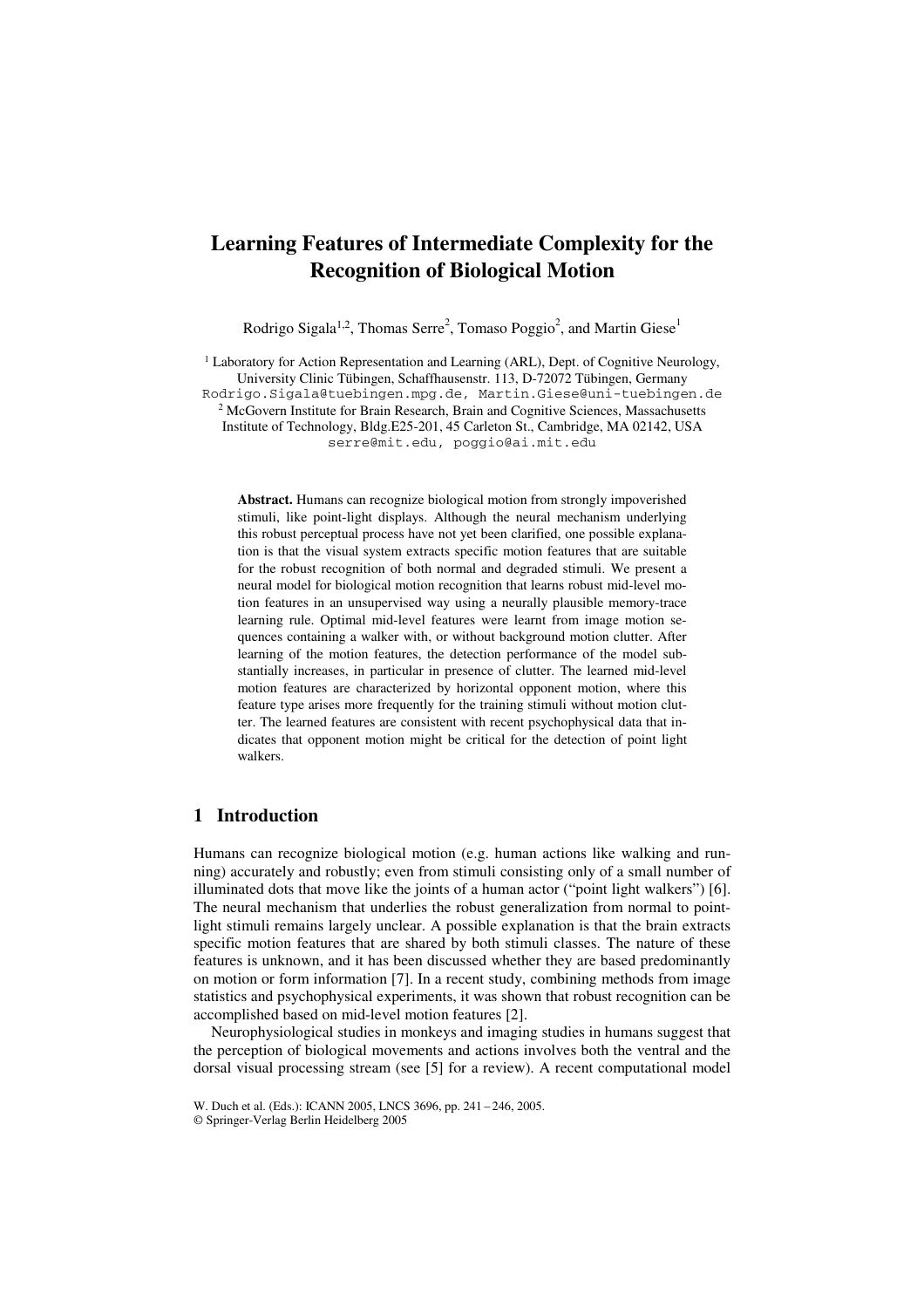#### 242 R. Sigala et al.

for biological motion recognition tries to account for a variety of the existing experimental data using relatively simple physiologically-plausible mechanisms [5]. The model is based on a feed-forward architecture which has been derived by extending a "standard model" (SM) for the recognition of stationary objects in the visual cortex [8]. Like other models for object recognition in the cortex [4, 8], our model represents complex movements in terms of learned prototypical patterns that are encoded by model neurons that respond to complex body shapes.

We apply in this paper a new biologically inspired algorithm, the "Memory Trace" (MeT) learning rule, to optimize model mid-level features for motion recognition. Originally the MeT algorithm was devised for the learning of mid-level in the context of the SM [9]. It has been demonstrated that by application of this learning algorithm the detection performance of the model for real-world stimuli could be substantially improved, resulting in performance levels which exceed the ones of several state-ofthe-art computer vision systems for object detection [9]. Here we use the MeT algorithm in the context of a model for the recognition of biological movements and actions in order to optimize mid-level motion features for the detection of walkers.

Our paper first describes the model and the learning algorithm. We then present the results for the detection of walkers and show that learning of optimized mid-level motion features improves the performance, in particular in presence of motion clutter.

## **2 Methods**

#### **2.1 Model for Biological Motion Recognition**

Our model corresponds to the motion pathway of the model in [5]. It consists of a hierarchy of neural detectors that are selective for motion features with different levels of complexity (fig. 1a). The first level of the model is formed by local motion energy-detectors whose responses are derived from the optic-flow fields of the stimuli assuming physiologically plausible tuning characteristics (see [5]). The model contains detectors for 70 x 43 different spatial positions and for 4 different directions. It turned out that for the feature learning it is critical that the outputs of the motion energy units are temporally smooth. We assume a simple linear low-pass filter with a time constant of  $\tau$  = 228 ms, corresponding to the differential equation  $\tau u(t) = r(t) - u(t)$ , where  $r(t)$  is the motion energy signal and  $u(t)$  the detector output. In the second layer, motion simple (MS2) units encode prototypical motion features of intermediate complexity. They combine the responses of the motion energy detectors with different direction preferences on the previous layer within a limited spatial region. These neurons are modeled by Gaussian radial basis function (RBF) units. The centers  $c_k$  of these RBFs are determined by the MeT algorithm. The responses of these neural detectors depend on the similarity of the local motion energy patterns from the present stimulus, that is given by the vectors  $e_k$ , and these learned centers through the relationship:  $x_k = \exp(|\mathbf{e}_k - \mathbf{c}_k|^2 / 2\sigma^2)$ . For modeling position-invariant recognition, each mid-level motion detector is realized multiple times centered at different random spatial locations. Motion complex (MC2) units pool the responses of all mid-level motion detectors of the same type within a limited spatial receptive field using a MAXIMUM operation. The responses of these units are par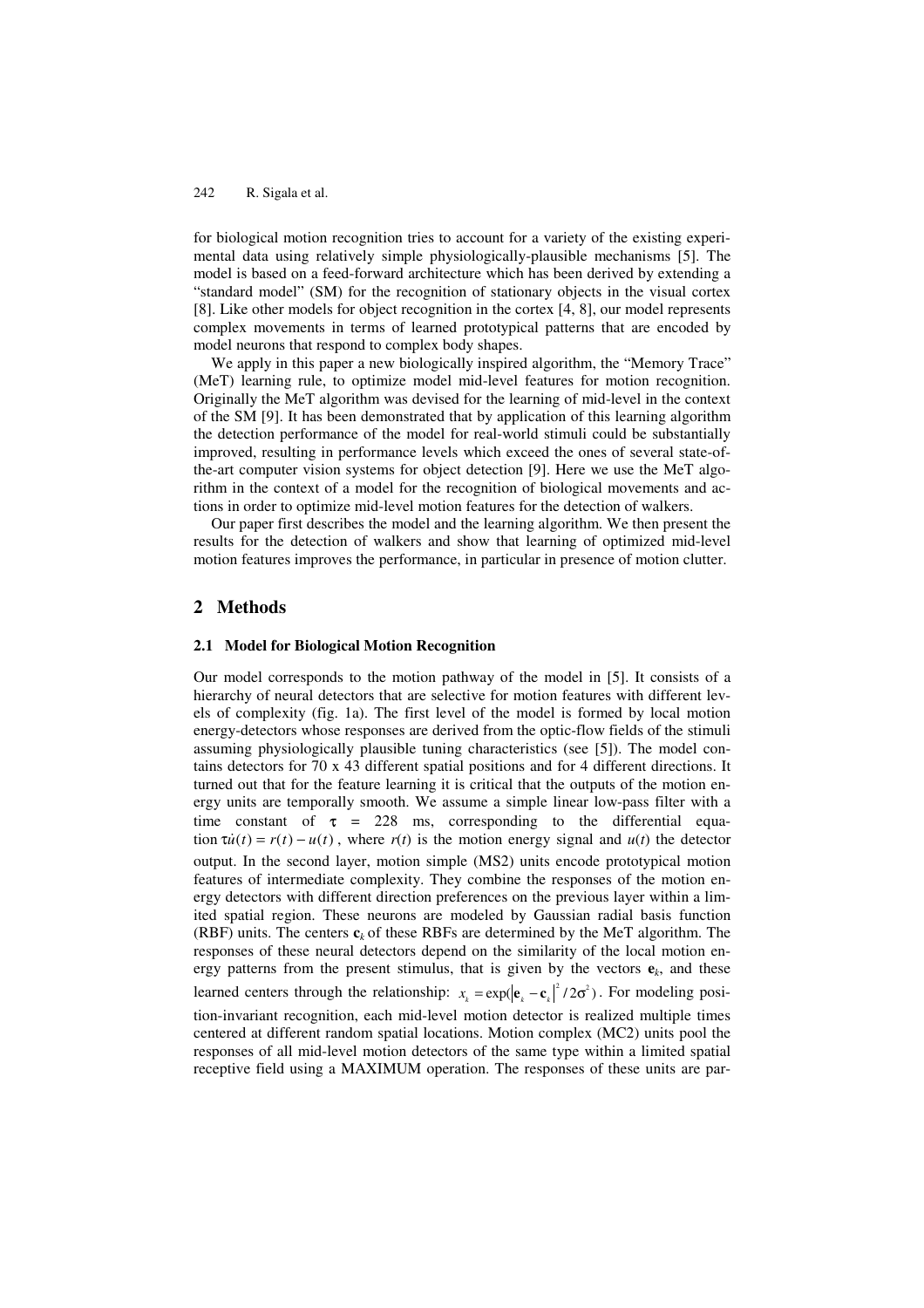Learning Features of Intermediate Complexity for the Recognition of Biological Motion 243

tially position-invariant. They define the input of a classifier that detects the presence or absence of a walker in the stimulus sequence. We tested different types of classifiers (cf. section 2.4).



**Fig. 1.** a) Illustration of our model. See text for explanation. b) Activations of the local motion detectors tuned to 4 different directions (white arrows) for a walking frame shown as greycoded maps. c) Optic-flows, with directions encoded as grey levels, for two positive (top) and two negative (bottom) examples. Zero motion energy is encoded by the dotted background (white dots on black).

## **2.2 "Walker-Detection" Task**

The performance of our system was evaluated using a walker detection task. We used stimuli with uniform background, and with motion clutter. Stimuli were generated from five actors whose joint trajectories were tracked from videos (one gait cycle with 42 frames) [5]. The walking sequences of five different actors were used as positive examples, and other human actions (e.g. running, boxing, jumping) as negative examples. We selected randomly different sets of these sequences for training and testing the system. To introduce motion clutter for the same stimuli we added 100 moving squares (3x3) at random positions in each stimulus frame, defining random motion with uniform distribution of motion energy over the different directions.

## **2.3 Feature-Learning with the "Memory Trace" (MeT) Algorithm**

Motion features with intermediate complexity were learnt using the MeT algorithm [9] (cf. Fig. 1a). The MeT algorithm is a biologically inspired mechanism for the unsupervised learning of frequently occurring features. The algorithm is inspired by previous work [3] that exploits a simple trace rule for the learning of shift invariance. Our trace rule assumes that the MS2 units keep record of their recent synaptic activity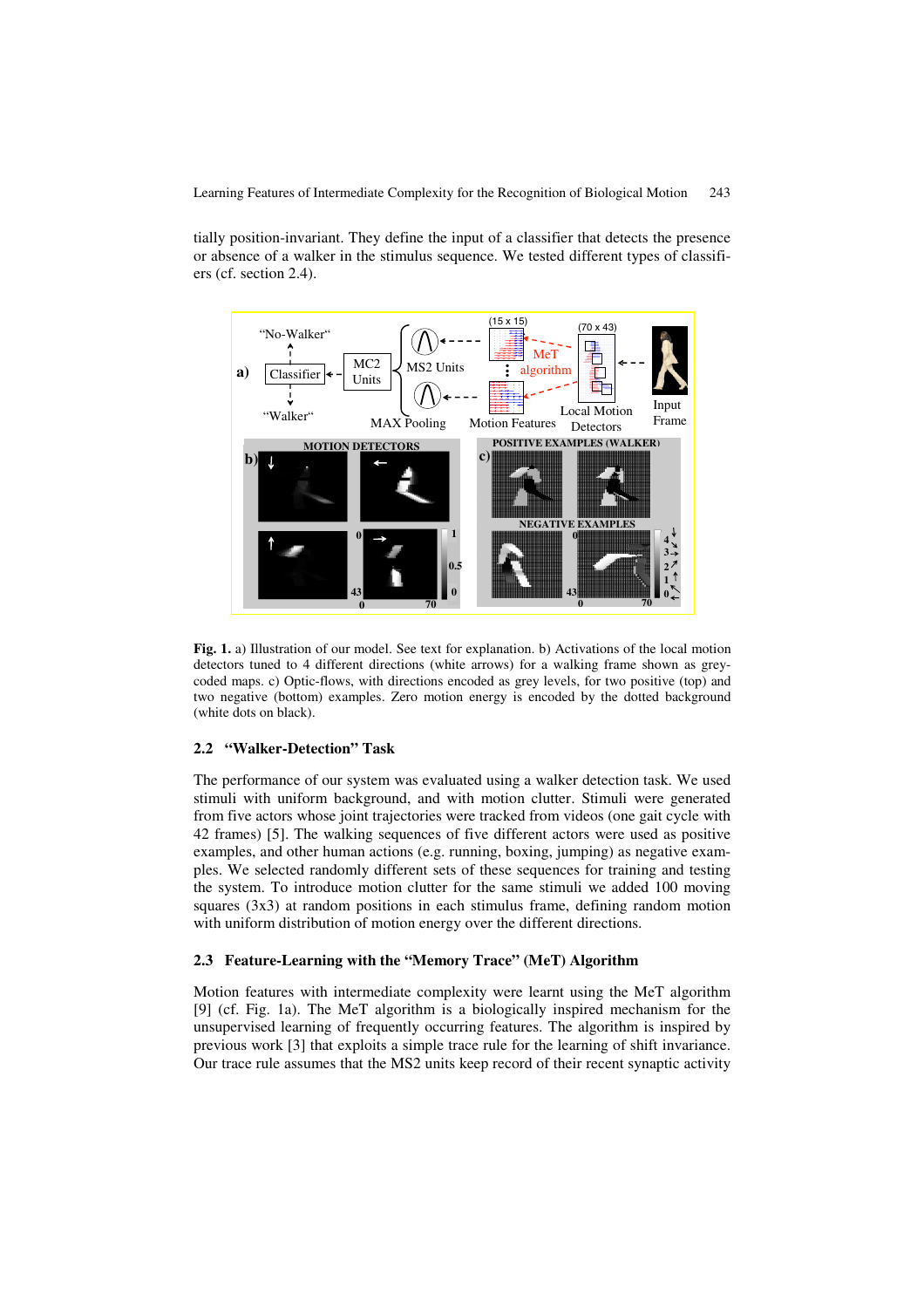244 R. Sigala et al.

by an internal memory trace signal. In addition, it is assumed that the different features compete for the activations that a given stimulus produces. Successful activation of a feature results in an increase of its memory trace signal. Otherwise, the trace signal decays. Features whose memory trace falls below a fixed threshold are eliminated, and replaced by new features. New features are generated by choosing a randomly positioned local region in the visual field and taking the outputs of the motion energy detectors within this region for the present stimulus as feature vector. (See [10] for details). Learning is online since new features can be selected for each training step.

#### **2.4 Classification Stage**

To test the validity of the learned mid-level features for the detection of biological movements, we classified the outputs of the MC2 layer using different types of classifiers: 1) The "Maximally Activated Unit" (MAU) classifier that is biologically plausible. It corresponds to a radial basis function unit whose center is trained with the output signals from the MC2 level for the learned movements. If the activation of this unit is higher than a particular threshold the stimulus is classified as the particular action. Otherwise the classification result is negative. 2) k-Nearest Neighbor (k-NN), a standard technique for classification, was also implemented using RBF units whose centers were learned in the same way as the centers of the MAU classifier. During classification, the label of a test example is set to the label of the majority of the *k* nearest neighbors of the training set (we tested for  $k = 1$  and  $k = 5$ ). 3) Support Vector Machine (SVM) classifiers [13], as used in many recent machine vision systems (e.g. [9]). Although SVMs are not biologically plausible, they provide a typically wellperforming classification back-end, which is useful to derive a measure for the quality of the learned features.

## **3 Results**

-

Performances (Area Under the Receiver Operator Characteristic (ROC) curve) for all classifiers.are shown in Table 1 using the MeT algorithm (*MeT*) without and with motion clutter in the background (*Clutter*). For comparison we also show the results for stimuli in motion clutter when the mid-level features were defined by selecting randomly positioned regions from the stimuli (*Rand*)<sup>1</sup>.

Fig. 2 (I) and (II) show the "best" features for the walker detection task for the simulations without and with motion clutter. An important observation is that many of these best features are characterized by horizontal opponent motion. The ROC curves for the three test conditions are shown in Fig. 2 (III). Performance after training with the MeT rule without clutter is almost perfect. This is not only true for state-of-the-art classifiers but also for simpler classifiers such as NN and MAU. Even in presence of clutter the MeT rule is significantly better than for randomly selected features. (The 5- NN outperforms SVM classifier, probably due to overfitting). This robust performance is consistent with recent results from the shape pathway [9]. It suggests a key

<sup>1</sup> Since we were interested mainly in recognition with cluttered background, we did not compare the MeT algorithm with a random selection of features for the other case.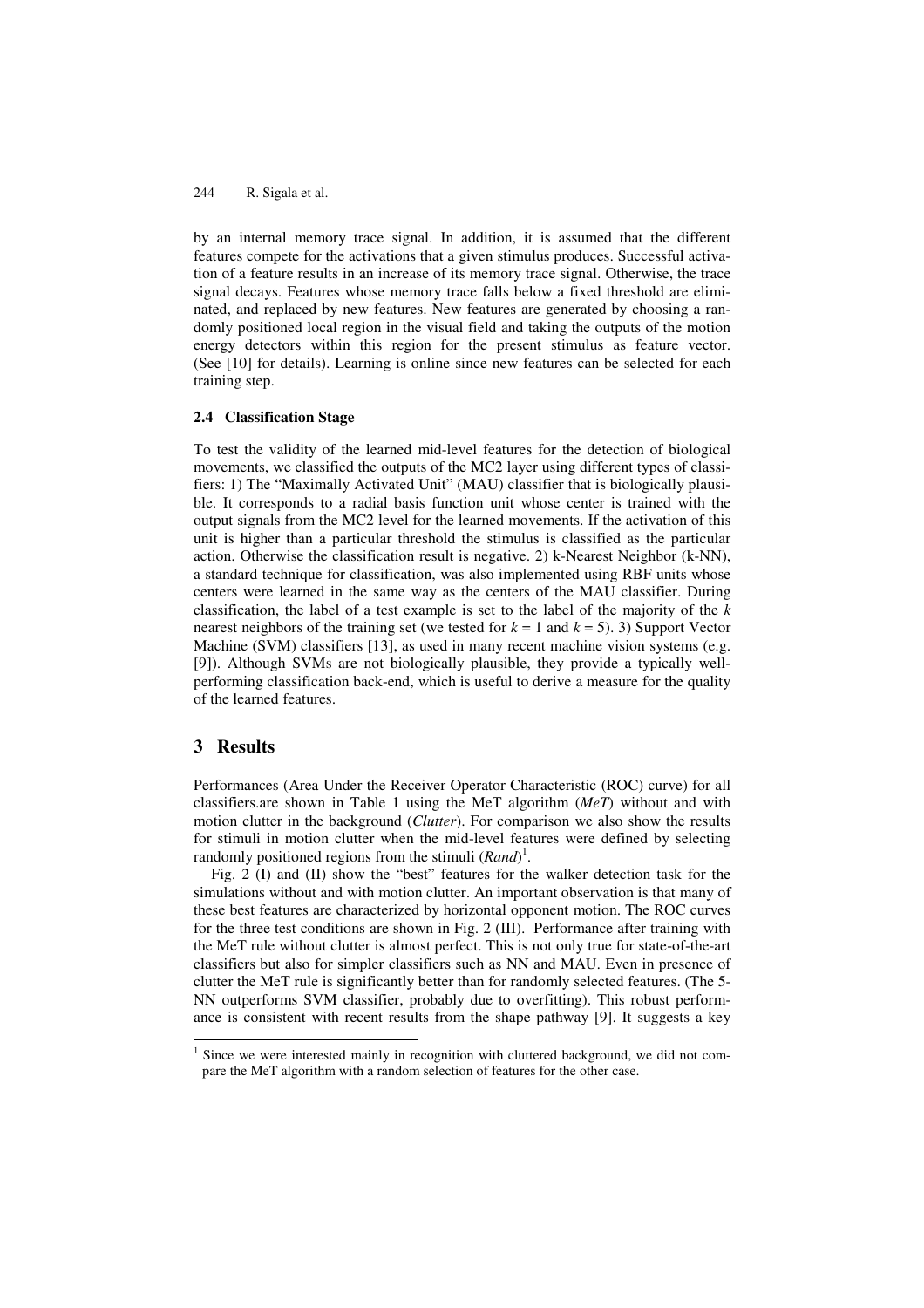role for plasticity in intermediate and higher visual areas of cortex for the realization of robust recognition.

**Table 1.** Performances (Area under the ROC) of the system for walker detection. Bold numbers indicate the classifier that gives the best performance for each experiment

| Performances (Area Under the ROC) |       |            |              |              |
|-----------------------------------|-------|------------|--------------|--------------|
| Mode                              | MAU   | <b>SVM</b> | $k-NN (k=1)$ | $k-NN (k=5)$ |
| MeT                               | 0.977 | 0.999      | 0.981        | 0.962        |
| $MeT + Clutter$                   | 0.869 | 0.912      | 0.957        | 0.972        |
| $Rand + Clutter$                  | 0.726 | 0.795      | 0.876        | 0.890        |



**Fig. 2.** I) Best four features for the stimuli without and with (II) clutter. Features were ranked according to the area under the ROC (numbers on top) computed separately for each individual feature. Features are plotted as optic-flow fields over the corresponding spatial windows. Black arrows indicate the values for local motion detectors that are selective for motion from left to right, and grey arrows indicate detectors selective for motion in opposite direction. The arrow length indicates the corresponding detector activation. III) ROC curves for the system with SVM classifier, for the MeT algorithm without (a) and with clutter (b), and for random selection of features (c).

#### **4 Discussion**

We have presented simulations using local learning rule for the optimization of midlevel motion features in a hierarchical model for the recognition of biological movements. The most important contribution of this rule compared to other approaches (e.g. [11]) relies in its neural plausibility. We found that learning of optimized midlevel features substantially improves the performance of the model, in particular in presence of motion clutter. Similar results have been obtained with a model for shape processing in the ventral pathway using the same learning rule. This suggests a key role of visual experience and plasticity throughout the whole visual cortex. Further work in this direction should implement neurally plausible mechanisms for the classification stage.

In addition, we found that for the detection of walkers, our algorithm learned optimized motion features that are characterized by horizontal opponent motion, for training with and without motion clutter. In principle, the same technique could be applied